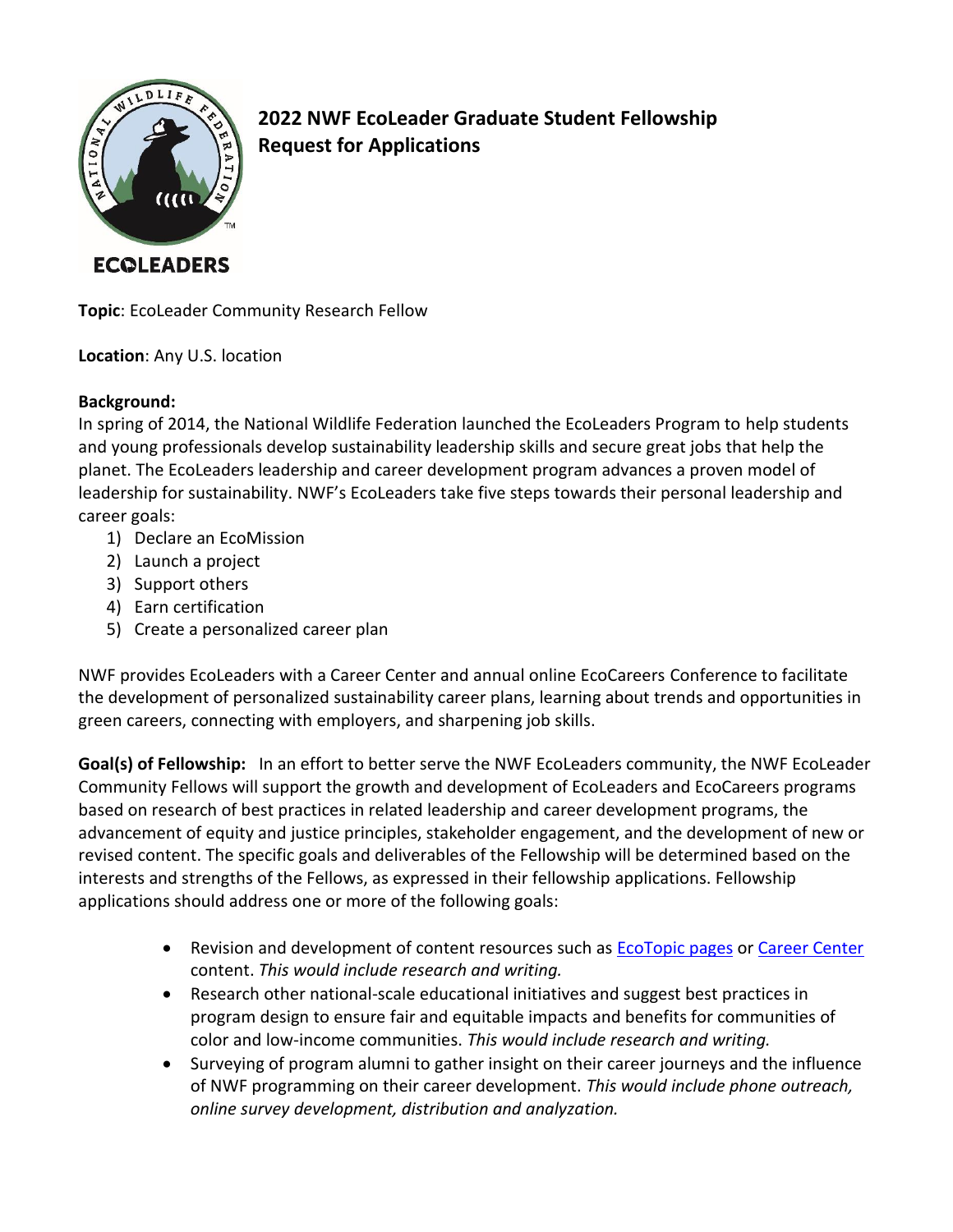- Research trends and strategies in talent acquisition and career placement to identify dominant pathways to entry level green career placements and provide advice for both entry level job seekers and hiring managers. *This would include research, phone outreach, and writing.*
- Surveying current and potential EcoLeaders community members to determine areas for improvement of user experience. *This would include phone outreach, online survey development, distribution and analyzation.*
- Research technologies and strategies for building, growing, and enhancing vibrant and diverse virtual communities. *This would include research and writing.*

# **Key Responsibilities**

- Register and maintain an active personal profile and presence on NWF EcoLeaders community, and promote to personal network.
- Create project plan for a 4-6 month Fellowship term based on agreed upon Fellowship goal.
- Coordinate with 1-2 other EcoLeaders Fellows to share ideas, progress, and cohesion.
- Assist the NWF EcoLeaders team with additional duties as assigned.
- Develop a summary report of findings and programmatic recommendations

# **Fellowship Program Requirements:**

- Participate in a Fellowship kick-off call date TBD.
- Participate in periodic phone check-ins with NWF staff about project status and responsibilities.
- Submit biweekly project updates throughout the Fellowship detailing the progress you have made and plans for the duration of your Fellowship.

#### **Competencies:**

- Motivated by values of equity and responsibility to those most marginalized
- Dedicated to deepening understanding of cultural and systemic racism and the intersectionality of multiple forms of social inequality
- Demonstrates awareness of positional power and privilege (both personally and professionally) and its attendant impacts
- Consistently brings a high level of empathy and social skills to work and interpersonal interactions
- Demonstrates awareness of the attributes associated with a white dominant culture and takes actions to dismantle hierarchies of oppression within that culture
- Must be a strategic thinker, self-starter, well organized, strong communicator, and relationship builder.
- An entrepreneurial spirit, initiative and energy is critical to success.
- Must have a passion for and commitment to NWF's mission.

#### **Perks and Privileges:**

- \$6,000 stipend
- Professional development resources, assistance, and networking
- Possibility of academic credit for successful completion of the project, as an independent study or integration of fellowship project into course curricula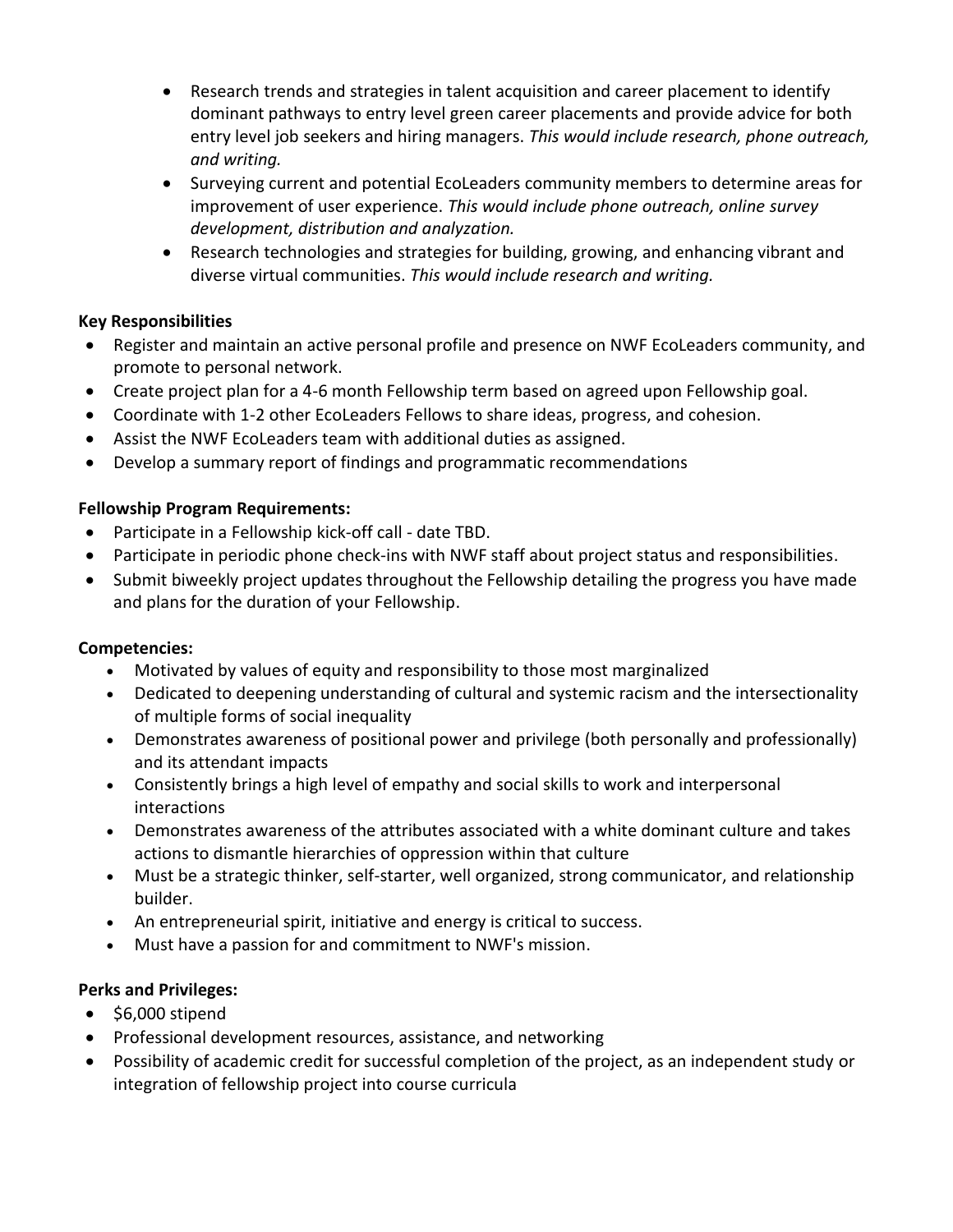**Eligibility**: Graduate students from any college or university within the U.S. are eligible to apply. Applications are invited from students in all disciplines and are not limited to environmental studies majors. Current and former employees of National Wildlife Federation and former NWF Campus Ecology Fellows are ineligible to apply. Former NWF interns are eligible to apply following one year from their final work date. The name on the application must be limited to **one individual** and the Fellowship reporting, training, or other requirements cannot be transferred to or shared with another student. Additional involvement should be noted in the proposal. The applicant must be enrolled in school through the duration of the 4 month grant period.

# **Grant Terms**:

The Fellowship is for a term of 4-6 months, depending on Fellow's schedule. The fellow will begin in May of 2021, with the specific date TBD. Fellows spend various amounts of time on their projects each week. The average amount of time spent is 10 hours weekly or 40 hours monthly. The time invested by each student is typically considerable, but it is also flexible to account for schoolwork and other commitments and the working style of each Fellow. Fellows will receive a stipend for their work. Any Fellowshiprelated expenses accrued during the Fellowship period should be covered by the stipend.

Payments are dispersed in two installments: First installment of grant awards are made within two weeks of awarding the fellowship and finalizing fellowship agreement. The second installment will be made by August 31, 2021. Grant funds may be distributed to the student directly (with submission of a W-9) or to an Administrative Office on campus (e.g. Research, Grants and Contracts Office, Financial Aid Office, Campus Sustainability Office) to the attention of the appropriate administrator. Grant funds may be taxable; consult your tax advisor for U.S. Internal Revenue Service reporting requirements.

#### **How to Apply:**

- 1. Carefully review the information provided in this document.
- 2. Complete and submit the application form for the 2022 NWF EcoLeader Graduate Student Fellowship, **[HERE](https://docs.google.com/forms/d/e/1FAIpQLSfA3qU5KuQG0M14WUebEgXMrL1zk3gl4a5lPf-nuWMyaEGYJA/viewform?usp=sf_link)**.
- 3. Submit an electronic letter of recommendation from your identified Advisor via PDF attachment to [Fellows@nwf.org](mailto:Fellows@nwf.org)

*All applicants must identify and work with an Advisor for the duration of the grant period. An advisor is a member of the staff, faculty, or administration on your campus who is willing to serve in an advisory capacity for the duration of the grant period. The advisor should be from the department on campus this is most closely related to your fellowship and can validate that the project is one that is supported by the department and/or campus.* 

*Please secure an electronic copy of a letter of recommendation from the Advisor explaining the qualifications of the applicant and his or her role in advising the student and submit the letter as a PDF attachment via email to [Fellows@nwf.org](mailto:Fellows@nwf.org)*

# **The deadline to submit applications is May 15, 2022 by midnight.**

Applications are reviewed by a committee to determine which meet the selection criteria. All applicants will be notified of their status within one month of their application deadline.